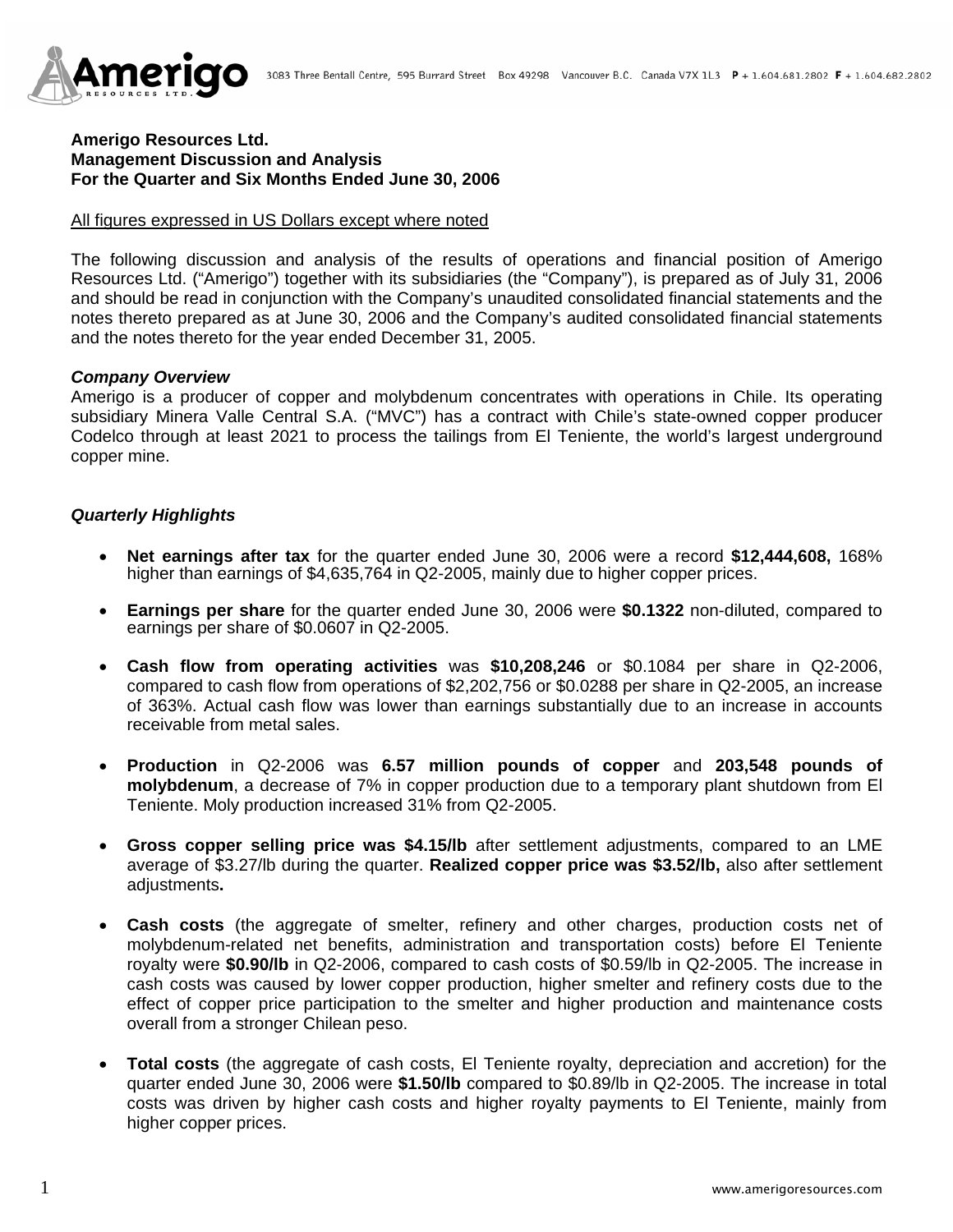- **Capital plant expenditures** for the construction of two thickeners and an industrial water recovery system required to meet upcoming Chilean environmental regulations and for a pipeline system to allow Colihues tailings to be processed at MVC and then recycled back into Colihues, were **\$5,818,880 in Q2-2006,** funded substantially from operating cash flow.
- **Cash balance** was **\$18,964,216** at June 30, 2006 after \$5,818,880M of capital expenditures and an increase in Amerigo's strategic investment in Chariot Resources Limited of **\$1,018,974**, taking Amerigo's interest in Chariot to approximately 17% of Chariot's issued and outstanding share capital.
- **Dividend**  In accordance with Amerigo's stated policy, on July 31, 2006 the Board of Directors of Amerigo declared a semi-annual dividend of Cdn 4.5 cents per share, payable on September 1, 2006 to shareholders of record as of August 18, 2006. A dividend of \$3,630,307 was paid on April 7, 2006.

## *Results of Operations – Q2-2006*

## **Revenue**

Total revenue during Q2-2006 was \$27,482,949, which includes copper revenue of \$21,064,390, molybdenum revenue of \$4,952,708 and tolling fees of \$1,465,851. Copper and molybdenum revenues are net of smelter, refinery and roasting charges.

Copper revenue increased from Q2-2005 due to significantly higher copper prices, despite a reduction in quarterly sales of 18%. In Q2-2006 the Company sold 2,711 tonnes or 5.98 million pounds of copper, down from 7.34 million pounds in Q2-2005 following a temporary plant shutdown from El Teniente, however in Q2-2006 the Company's quarterly realized copper price was \$3.52/lb, a significant increase from its realized copper price of \$1.15/lb in Q2-2005. Quarterly realized copper prices result from dividing copper revenue net of smelter and refinery charges and including settlement adjustments to the prior quarter's sales, over copper pounds sold in the quarter.

During Q2-2006, the Company's gross copper selling price was \$4.15/lb (Q2-2005: \$1.54/lb). Gross copper selling price results from dividing copper revenue before smelter and refinery charges and including settlement adjustments to the prior quarter's sales, over copper pounds sold in the quarter. The Company's gross copper selling price in Q2-2006 of \$4.15/lb was higher than the average LME cash copper price of \$3.27/lb due to pricing adjustments related to the M+3 basis, given the increase in copper price.

Copper produced by the Company is sold under a sales agreement with Chile's Empresa Nacional de Minería ("Enami" or the "smelter"). The agreement with Enami establishes a delivery schedule of monthly sales quotas and sets the Company's copper sale price at the average market price for the third month after delivery ("M+3"). Accordingly, provided monthly quotas are met, all copper delivered by the Company to the smelter in one quarter is sold at market prices prevailing in the following quarter. However, where production falls short of the monthly quota for a scheduled month of delivery, the quota is carried forward to a subsequent calendar month and the Company receives a sale price calculated for the originally scheduled month of delivery until the quota is met., The Company believes that this pricing arrangement is standard in the industry.

Molybdenum revenue increased in Q2-2006 due to stronger sales, despite a decline in molybdenum prices from Q2-2005. In Q2-2006 the Company sold 224,649 pounds of molybdenum at a gross moly selling price of \$26.89/lb, compared to 142,153 pounds sold in Q2-2005 at a gross selling price of \$35.65/lb. Gross molybdenum selling prices result from dividing moly revenue before roasting charges and including settlement adjustments to the prior quarter's sales, over moly pounds sold in the quarter

Molybdenum produced by the Company is sold under a sales agreement with Chile's Molibdenos y Metales S.A. ("Molymet"), which provides that the sale price is the average market price for the first, second, or third month after delivery, with each delivery period nominated at the election of Molymet. During Q2-2006 the sale price nominated by Molymet was the average market price of the third month after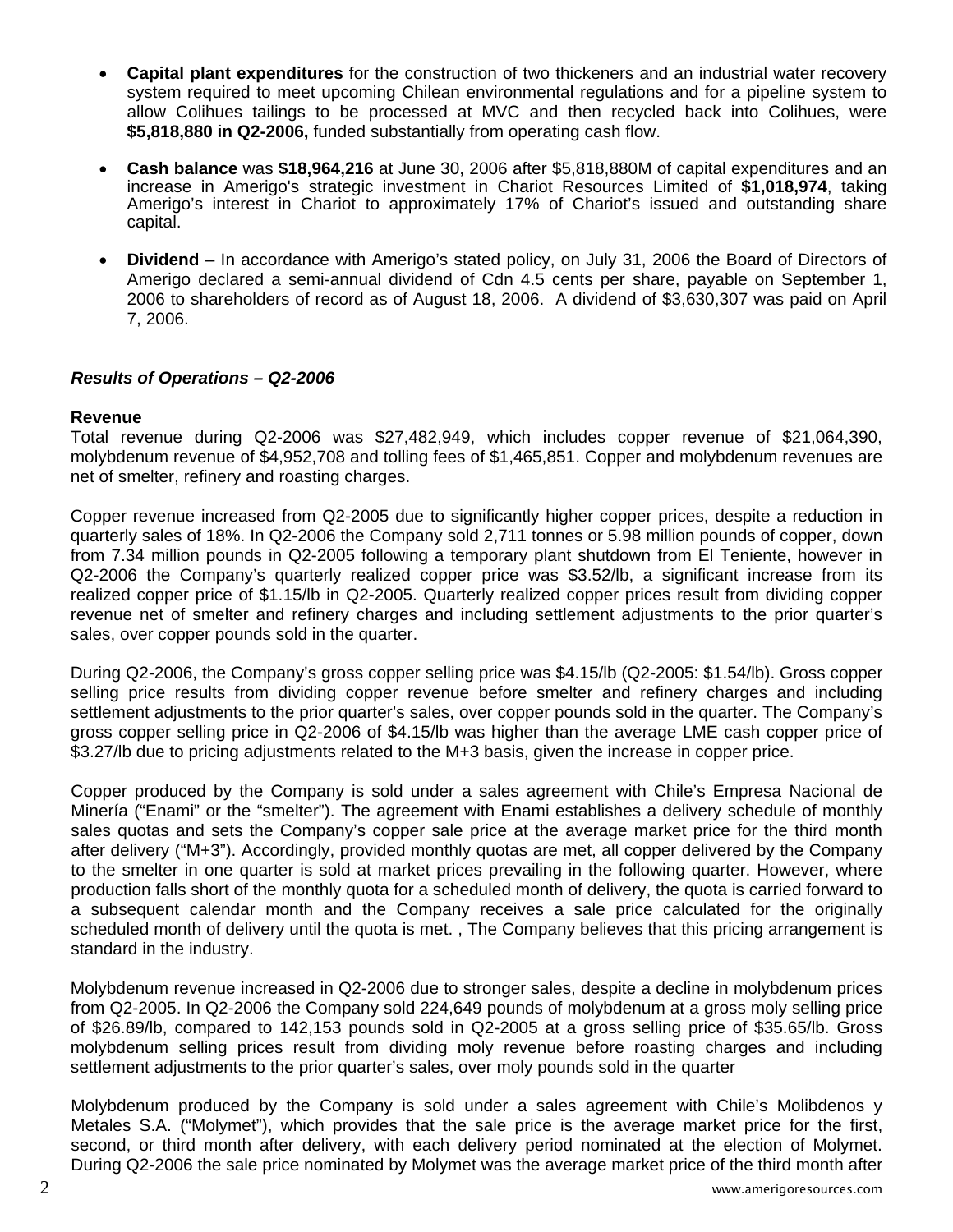delivery, except for April sales, for which the sale price nominated by Molymet was the average market price of the following month, May 2006.

Revenue from the sale of the Company's copper and molybdenum concentrates is recorded net of smelter, refinery and roaster charges when persuasive evidence of an arrangement exists, delivery has occurred, the rights and obligations of ownership have passed to the customer and the sale price is determinable.

Sales are recognized into revenue using forward copper prices for the expected date of final settlement and spot prices for molybdenum, and adjustments to revenue are made at the end of each month to reflect changes in market prices until the sale price is settled under the terms of the agreement. This practice increases the sensitivity of the Company's reported revenue to increases and decreases in copper and molybdenum prices. In a period of rising prices, not only will the Company record higher revenue for deliveries in the period, but it will also record favourable adjustments to revenue for copper and molybdenum delivered in the prior period. Similarly, in a period of declining prices, the Company will be required to record lower revenues for current deliveries and negative adjustments to revenue for the prior period's deliveries.

The Company has a tolling agreement with Codelco's Chuquicamata division to process certain of Chuquicamata's molybdenum-copper bulk concentrates at MVC's plant. In Q2-2006, 1,807 tonnes were processed and revenue for the tolling agreement was \$1,465,851, shown as Other Revenue in Amerigo's Statement of Operations. In Q2-2005, 213 tonnes were processed and tolling revenue was \$168,470. Tolling revenue is recognized when the processing is completed, the amounts to be received are known and collection is reasonably assured.

#### **Production**

In Q2-2006, the Company produced 2,981 tonnes or 6.57 million pounds of copper and 203,548 pounds of molybdenum. Results are below budget on a year-to-date basis. In Q2-2005, copper production was 3,208 tonnes or 7.07 million pounds of copper and 155,726 pounds of molybdenum. Accordingly, Q2-2006 production shows a reduction of 7% for copper and an increase of 31% for moly compared to Q2-2005.

Copper production was lower in Q2-2006 due to various factors. Most significantly, MVC experienced a plant shutdown for a number of days following a construction incident at El Teniente's tailings operations. Also during the quarter, the Company was notified by El Teniente that the structural condition of a portion of El Teniente's tailings launder from MVC to the Caren tailings impoundment required MVC to limit the quantity of its tailings flow, and MVC was asked to temporarily stop processing tailings from Colihues. To address this issue, the Company built a separate pipeline system to allow tailings from Colihues to be processed at MVC, and then recycled back into Colihues in an effort to reduce MVC dependence on El Teniente operational constraints. The system was essentially completed in July and will be operational as soon as MVC receives authorizations from El Teniente to commence operations. The system has a capacity of recycling tailings at a rate of 10,000 tpd.

Molybdenum production increased in Q2-2006 as compared to Q2-2005, which was not a quarter of full production as the moly plant started operating in May 2005.

Management's expectations are for 2006 production to surpass 2005 production levels. The Company remains committed to attain its goals of annualized production rates of 60 million pounds of copper and 1 million pounds of molybdenum by the end of 2007, subject to approval from El Teniente to recommence operations at Colihues.

## **Cash Cost and Total Cost**

Cash costs and total costs are non-GAAP measures prepared on a basis consistent with the industry standard Brook Hunt definitions. Cash costs are the aggregate of copper and molybdenum production costs, smelter and refinery charges, administration and transportation costs, minus molybdenum byproduct credits. Total costs are the aggregate of cash costs, El Teniente royalty, depreciation, amortization and asset retirement accretion costs.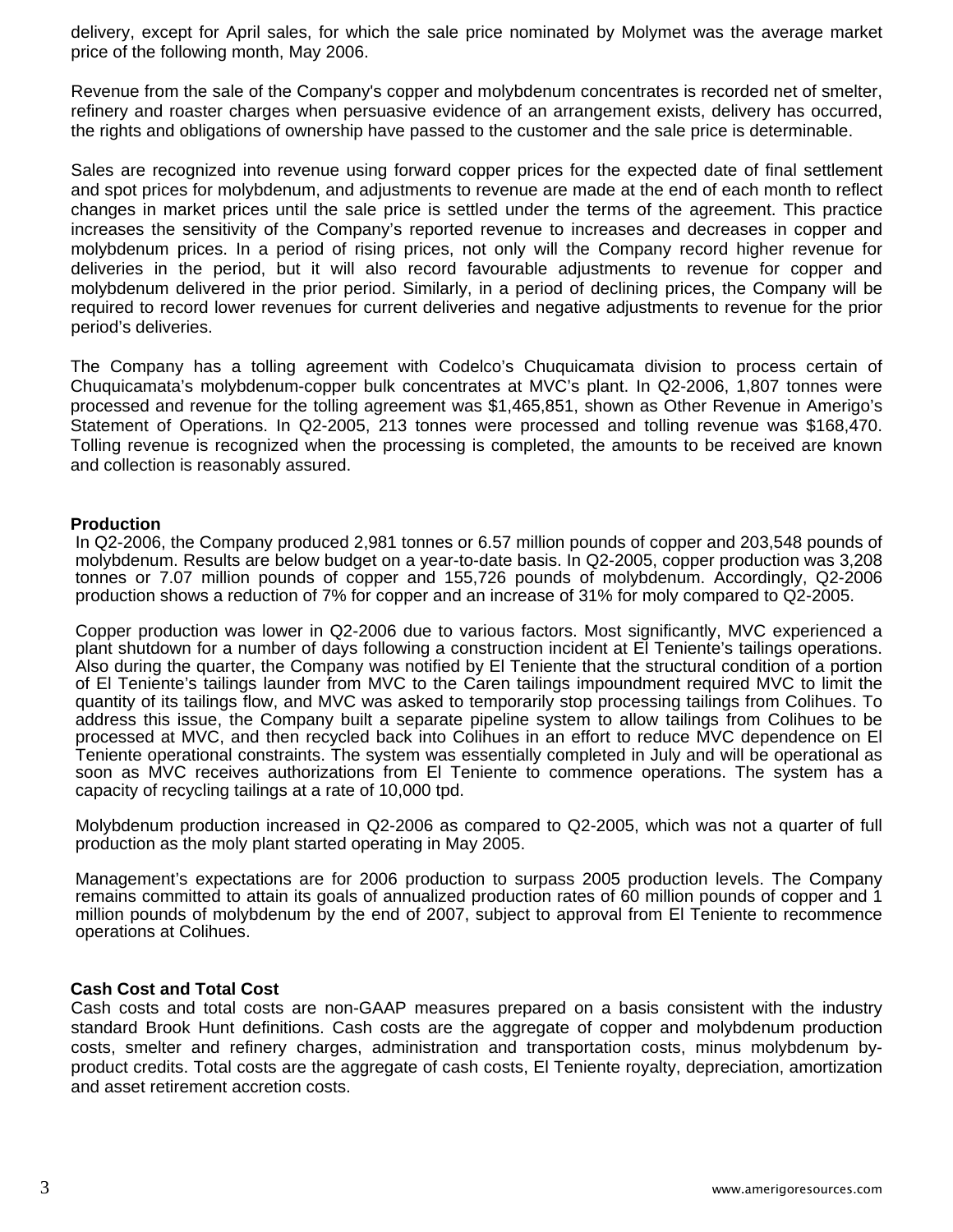The Company's cash costs from Q2-2005 to Q2-2006 (\$/lb of copper produced) are the following:

|                      | Q2-2006 | Q1-2006 | Q4-2005 | Q3-2005 | Q2-2005 |
|----------------------|---------|---------|---------|---------|---------|
| Cu and Mo production | 1.24    | 1.07    | 1.14    | 0.85    | 0.74    |
| Smelter & refinery   | 0.57    | 0.59    | 0.40    | 0.36    | 0.40    |
| Administration       | 0.05    | 0.05    | 0.06    | 0.04    | 0.04    |
| Transportation       | 0.03    | 0.03    | 0.02    | 0.02    | 0.02    |
| By-product credits   | (0.99)  | (0.35)  | (0.95)  | (1.05)  | (0.61)  |
| <b>Cash Cost</b>     | \$0.90  | \$1.39  | \$0.67  | \$0.22  | \$0.59  |

Cash costs are driven mainly by production costs, smelter/refinery costs and moly by-product credits. The increase in production costs results from lower production and the overall effect on costs of a stronger Chilean peso. Smelter and refinery costs have increased consistently due to higher copper prices. Smelter and refinery costs will decrease if copper prices decline due to the price protection formula.

Molybdenum by-product credits are volatile in nature as they are impacted by the Chuquicamata tonnes processed in a given quarter and by settlement adjustments to prior quarter's moly sales. In periods of rising moly prices, there will be positive settlement adjustments resulting in higher molybdenum by-product credits, while the opposite will occur in periods of declining moly prices.

The Company's total costs from Q2-2005 to Q2-2006 (\$/lb of copper produced) are the following:

|                           | Q2-2006                  | Q1-2006 | Q4-2005                  | Q3-2005                  | Q2-2005                  |
|---------------------------|--------------------------|---------|--------------------------|--------------------------|--------------------------|
| Cash cost                 | 0.90                     | 1.39    | 0.67                     | 0.22                     | 0.59                     |
| El Teniente royalty       | 0.53                     | 0.39    | 0.39                     | 0.30                     | 0.25                     |
| Amortization/depreciation | 0.07                     | 0.06    | 0.05                     | 0.05                     | 0.05                     |
| Accretion cost            | $\overline{\phantom{0}}$ | -       | $\overline{\phantom{0}}$ | $\overline{\phantom{0}}$ | $\overline{\phantom{0}}$ |
| <b>Total Cost</b>         | \$1.50                   | \$1.84  | \$1.11                   | \$0.57                   | \$0.89                   |

The analysis of total costs shows that in addition to the impact of cash costs, the effect of a higher cost for El Teniente royalties due to higher copper prices and increased molybdenum sales is evident. El Teniente royalties are based mainly on copper price, the royalty for fresh tailings declines to zero at a copper price of \$0.80/lb or less, making MVC a copper producer whose costs decrease as copper prices decline.

# **Operating Costs and Expenses**

Production costs include copper and molybdenum production costs, maintenance costs and Chuquicamata tolling costs. In Q2-2006, production costs were \$8,146,369 compared to production costs of \$5,236,587 in Q2-2005. The \$2,909,782 increase in production costs is explained by higher copper production costs, mostly for electricity, grinding balls and reagents, slightly higher molybdenum costs despite an additional month of molybdenum production, and higher costs to earn tolling fees due to increased processing volume of Chuquicamata concentrates. Maintenance costs were also higher in Q2-2006, partly driven by additional maintenance work performed during the MVC plant shutdown.

In Q2-2006 the El Teniente royalty was \$3,464,237 compared to \$1,754,808 in Q2-2005. The royalty increases or decreases as a function of copper and molybdenum prices and sales. The copper price and molybdenum sales increased significantly in Q2-2006, resulting in increased royalty cost.

Amortization cost increased by \$106,019 to \$429,432 in Q2-2006, as MVC now has a higher asset base. Other minor increases are in MVC administration and transportation costs.

Costs not related to MVC's operations are identified as "Other Expenses" and were \$709,873 in Q2-2006 and \$650,498 in Q2-2005. The most significant expenses in the quarter were salaries, management and professional fees of \$252,996, stock-based compensation of \$212,224, and office expense of \$95,769. Compared to Q2-2005, salaries, management and professional fees increased due to higher audit, tax and legal costs incurred in the ordinary course of business, stock-based compensation expense increased as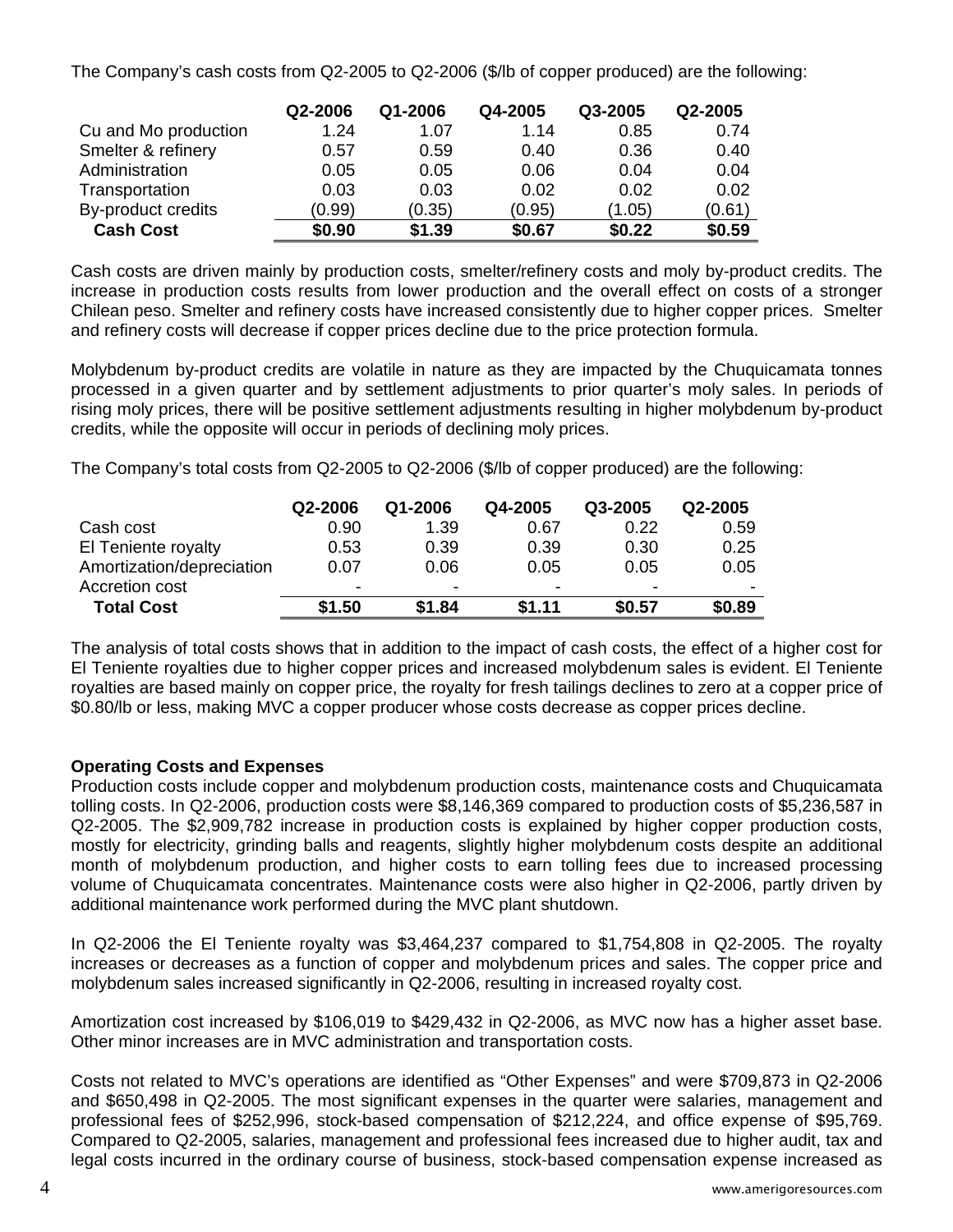this cost is being recognized over 2006 as options vest on a quarterly basis, while in 2005 the cost of options was recognized fully in Q1 as options vested on grant; and office expense increased from higher non-MVC administrative expenses incurred in Chile, higher travel expense and higher rent expense.

Non-operating items in Q2-2006 include a foreign exchange gain of \$504,089 (Q2-2005: \$375,865), interest income of \$164,691 (Q2-2005: \$62,243) and other income of \$36,113 (Q2-2005: \$12,592). In Q2-2005 the Company also recorded a gain on disposition of mineral properties of \$427,455.

The Company recorded income tax expense net of recoveries of \$2,343,065 in Q2-2006, from income tax on MVC earnings. In Q2-2005, income tax expense was \$421,514 from significantly lower earnings.

## **Operating Cash Flows**

In Q2-2006, the Company's activities contributed to operating cash flow of \$10,208,246 (\$0.1084 per share), which includes the effect of changes in non-cash working capital items, compared to operating cash flow of \$2,202,756 or \$0.0288 per share in Q2-2005.

## *Results of Operations – Year-to-date June 30, 2006*

Net earnings during the six months ended June 30, 2006 ("YTD-2006") were \$17,051,376 (\$0.1873 per share), compared to \$6,280,486 (\$0.0882 per share) in the six months ended June 30, 2005 ("YTD-2005").

Total revenue YTD-2006 was \$44,520,692 derived from the sale of 6,086 tonnes or 13.42 million pounds of copper, 352,368 pounds of molybdenum and 2,665 Chuquicamata tonnes processed. This compares to total revenue of \$21,166,889 YTD-2005 from the sale of 6,543 tonnes or 14.42 million pounds of copper, 142,153 pounds of moly and 213 Chuquicamata tonnes processed.

Cash cost and total cost YTD-2006 were \$1.15/lb and \$1.67/lb respectively, compared to cash cost of \$0.76/lb and total cost of \$1.02/lb in 2005. These costs include smelter and refinery costs of \$0.58/lb (YTD-2005: \$0.38/lb) and El Teniente royalty costs of \$0.46/lb (YTD-2005: \$0.22/lb)

"Other Expenses" YTD-2006 were \$1,562,210, compared to \$1,439,336 in 2005.

Non-operating items YTD-2006 include a foreign exchange gain of \$461,982 (2005: \$596,602), interest income of \$271,783 (2005: \$113,079), other income of \$46,898 (YTD-2005: \$28,721) and in 2005 a gain on disposition of mineral properties of \$427,455.

Income tax expense YTD-2006 was \$3,042,579, compared to \$664,690 in 2005.

# *Summary of Quarterly Results*

|                            | Qtr. ended June<br>30, 2006 | <b>Qtr. ended March</b><br>31, 2006 | Qtr. ended Dec.<br>31, 2005 | Qtr. ended Sept.<br>30, 2005 |
|----------------------------|-----------------------------|-------------------------------------|-----------------------------|------------------------------|
| Total revenue              | \$27,482,949                | \$17,037,743                        | \$19,459,021                | \$17,702,172                 |
| Net income                 | 12,444,608                  | 4,606,768                           | 5,208,566                   | 6,503,415                    |
| Earnings per share         | 0.1322                      | 0.0524                              | 0.0604                      | 0.0757                       |
| <b>Diluted</b><br>earnings |                             |                                     |                             |                              |
| per share                  | 0.1285                      | 0.0515                              | 0.0588                      | 0.0735                       |

|                            | Qtr. ended June<br>30, 2005 | <b>Qtr. ended March</b><br>31, 2005 | Qtr. ended Dec.<br>31, 2004 | Qtr. ended Sept.<br>30, 2004 |
|----------------------------|-----------------------------|-------------------------------------|-----------------------------|------------------------------|
| Total revenue              | \$12,768,609                | \$8,398,280                         | \$10,225,588                | \$9,059,574                  |
| Net income                 | 4,635,764                   | 1,644,722                           | 1,687,323                   | 2,960,651                    |
| Earnings per share         | 0.0607                      | 0.0237                              | 0.0262                      | 0.0463                       |
| <b>Diluted</b><br>earnings |                             |                                     |                             |                              |
| per share                  | 0.0525                      | 0.0186                              | 0.0194                      | 0.0340                       |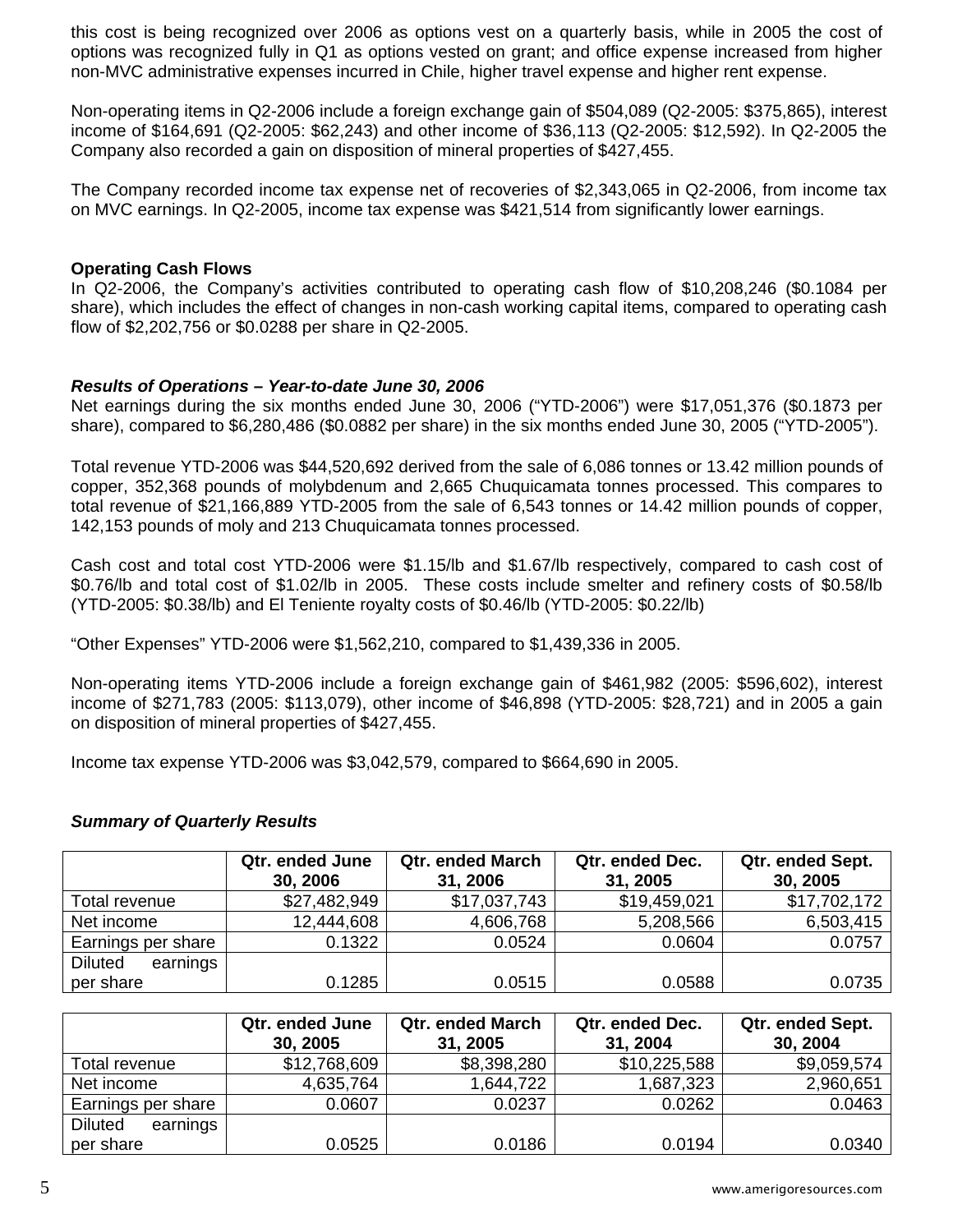# *Liquidity and Capital Resources*

Amerigo's cash and cash equivalents on June 30, 2006 were \$18,964,216, compared to \$15,453,290 on March 31, 2006. The Company's working capital at June 30, 2006 was \$14,471,601 compared to \$8,196,214 on March 31, 2006. The Company continues to be able to generate sufficient cash resources in the short and long-term to maintain existing operations and fund ongoing capital requirements.

During the six months ended June 30, 2006 Amerigo received net proceeds of \$14,554,274 from the issuance of 7 million shares and \$925,698 from the exercise of stock options. Amerigo also purchased and cancelled 71,200 of its common shares for a total cost of \$120,872. The premium on the purchase of shares for cancellation amounted to \$79,687 and was applied against Retained Earnings. The purchase of shares for cancellation took place under the terms of a normal course issuer bid through the facilities of the Toronto Stock Exchange ("TSX"), whereby Amerigo is entitled to purchase for cancellation up to 7,845,154 of its common shares during the one-year period ending on November 13, 2006.

MVC entered into a short-term loan agreement on favourable terms of \$4M with a Chilean bank to finance timing differences between accounts receivable and accounts payable. As of the date of this report, the Company has sufficient cash to repay the loan in full and plans to do so in September 2006.

The Company's gross copper sales are dependent on sales volumes and market prices for copper. Average LME cash copper prices in 2006 have been the following:

| January  | \$2.1475 | April | \$2,8975 |
|----------|----------|-------|----------|
| February | 2.2600   | Mav   | 3.6495   |
| March    | 2.3146   | June  | 3.2648   |

The Company's long-term liabilities (Other Payables, Asset Retirement Obligations and Future Income Tax Liabilities) at June 30, 2006 were \$6,848,968 compared to \$6,752,505 on March 31, 2006.

As of June 30, 2006 the Company owed \$3.4M and interest thereon to the vendors of MVC pursuant to a note payable issued in connection with the acquisition of MVC by the Company. The note and interest were paid on July 6, 2006 (see *Subsequent Events*).

The Company is not subject to debt covenants and does not anticipate it will incur any default or arrears on payment of leases or debt principal or interest.

As of June 30, 2006 Amerigo had 2,702,000 outstanding share purchase options (with exercise prices ranging from Cdn\$1.23 to Cdn\$2.71). During the six months ended June 30, 2006, 930,000 options were exercised for net proceeds of \$925,698 and Amerigo granted 1,335,000 options, exercisable at a price of Cdn\$2.71 per share. Stock-based compensation is recognized as options vest. The options granted in Q1- 2006 vest in four equal installments, on March 31, June 30, September 30 and December 31, 2006. For the options vested on March 31 and June 30, 2006 Amerigo recorded in aggregate a stock-based compensation expense of \$415,822.

# **Investing Activities**

In the six months ended June 30, 2006 Amerigo incurred \$12,616,929 in capital expenditures in MVC. The capital expenditures were funded substantially from operating cash flow. Capital expenditures YTD are primarily for the construction of two thickeners and an industrial water recovery system being built in order to meet Chilean environmental regulations coming into effect later in the year, the construction of a pipeline system to allow tailings from Colihues to be processed at MVC and then recycled back into Colihues, the final stages of the mill expansion project and equipment for the extraction of tailings from Colihues.

Amerigo also purchased for investment purposes 29,363,000 shares and 11,532,000 warrants of Chariot Resources Limited ("Chariot") at a fair market value of \$11,326,020. Subsequent to June 30, 2006, Amerigo acquired additional Chariot shares (see *Subsequent Events*).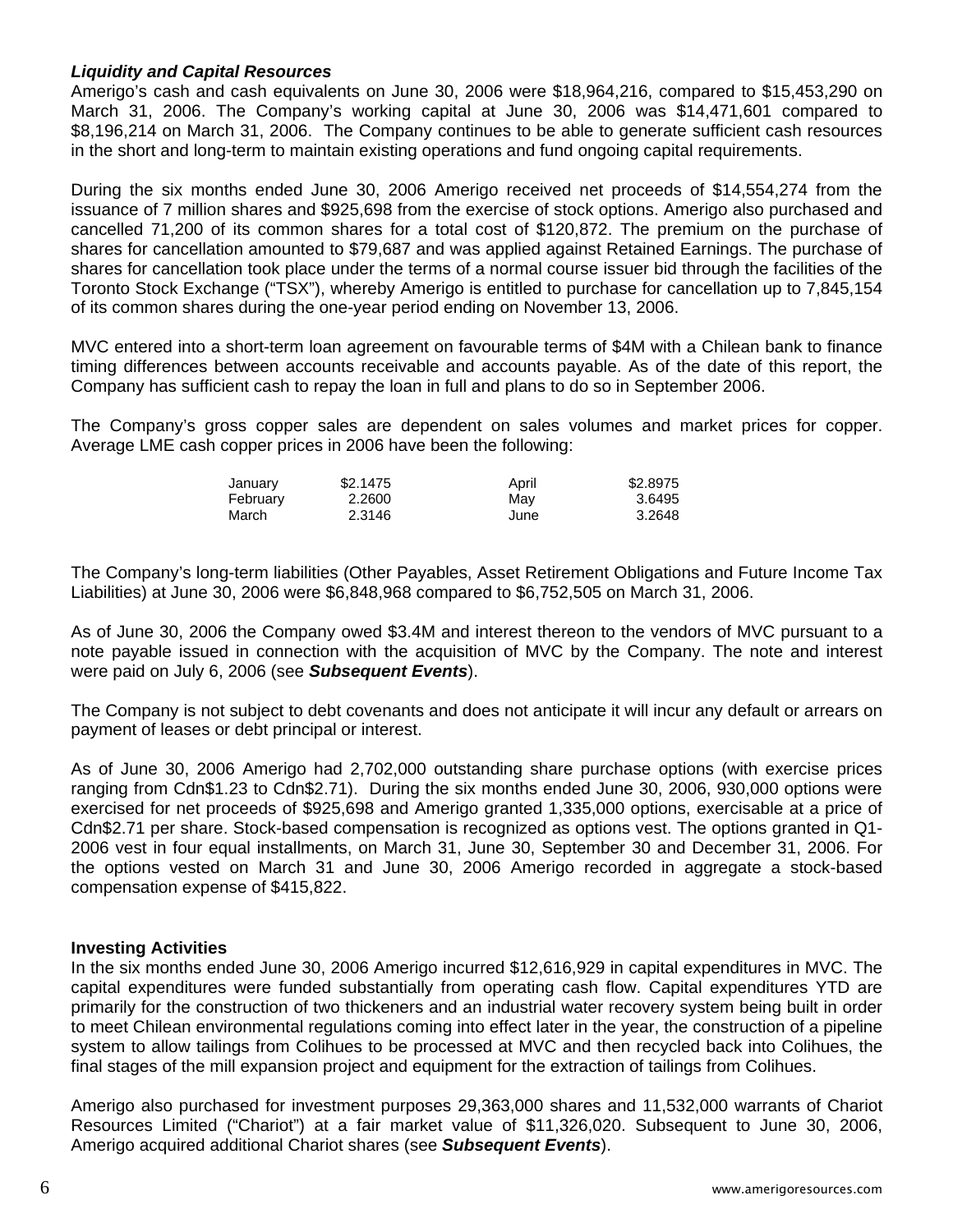Maintenance expenditures for plant and equipment during YTD-2006 were \$2,951,295. These expenditures were met from MVC operating cashflow and are a component of production costs in the quarter.

# *Transactions with Related Parties*

a) Minority Interest

A detailed description of Minority Interest is provided in the Company's Unaudited Consolidated Financial Statements for the six months ended June 30, 2006.

During the six months ended June 30, 2006, a royalty dividend of \$248,513 was paid or accrued to the Amerigo International Class A shareholders. The royalty dividend is shown as Minority Interest in the Consolidated Statement of Operations. At June 30, 2006, \$45,701 of this amount was payable.

b) Directors fees and remuneration to officers

During the six months ended June 30, 2006, the Company paid or accrued \$425,666 in fees to companies associated with certain directors and officers of Amerigo. Included in these fees are bonus payments of \$210,804 to senior management. In the same period, Amerigo paid or accrued \$94,671 in directors' fees and directors' expenses to independent directors. Directors' fees and remuneration to officers are categorized as Salaries, Management and Professional Fees in Amerigo's consolidated financial statements.

c) At June 30, 2006 one of Amerigo's officers acted as an officer and another as a director of Nikos Explorations Ltd. ("Nikos"), a company in which Amerigo holds a substantial shareholding.

## *Subsequent Events*

- a) On July 6, 2006, the Company paid in cash a \$3,400,000 note and accrued interest of \$539,006, due in connection with the acquisition of MVC. A 5% discount on the principal and interest of the note was negotiated by the Company, resulting in a \$202,027 gain realized on settlement of the debt.
- b) On July 6 and 7, 2006, Amerigo acquired a further 2,449,500 common shares of Chariot, increasing its shareholding in Chariot to 31,812,500 common shares and 11,532,000 share purchase warrants of Chariot, representing 18% of Chariot's issued and outstanding common shares (assuming the exercise of outstanding warrants).
- c) In accordance with Amerigo's stated policy, on July 31, 2006 the Board of Directors of Amerigo declared a semi-annual dividend of Cdn 4.5 cents per share, payable on September 1, 2006 to shareholders of record as of August 18, 2006.

# *Critical Accounting Estimates*

There were no changes to the Company's critical accounting estimates or accounting policies during the six months ended June 30, 2006.

# *Other MD&A Requirements*

As of July 31, 2006, Amerigo has 94,084,644 common shares outstanding.

Additional information, including the company's most recent Annual Information Form, is available on SEDAR at [www.sedar.com](http://www.sedar.com/)